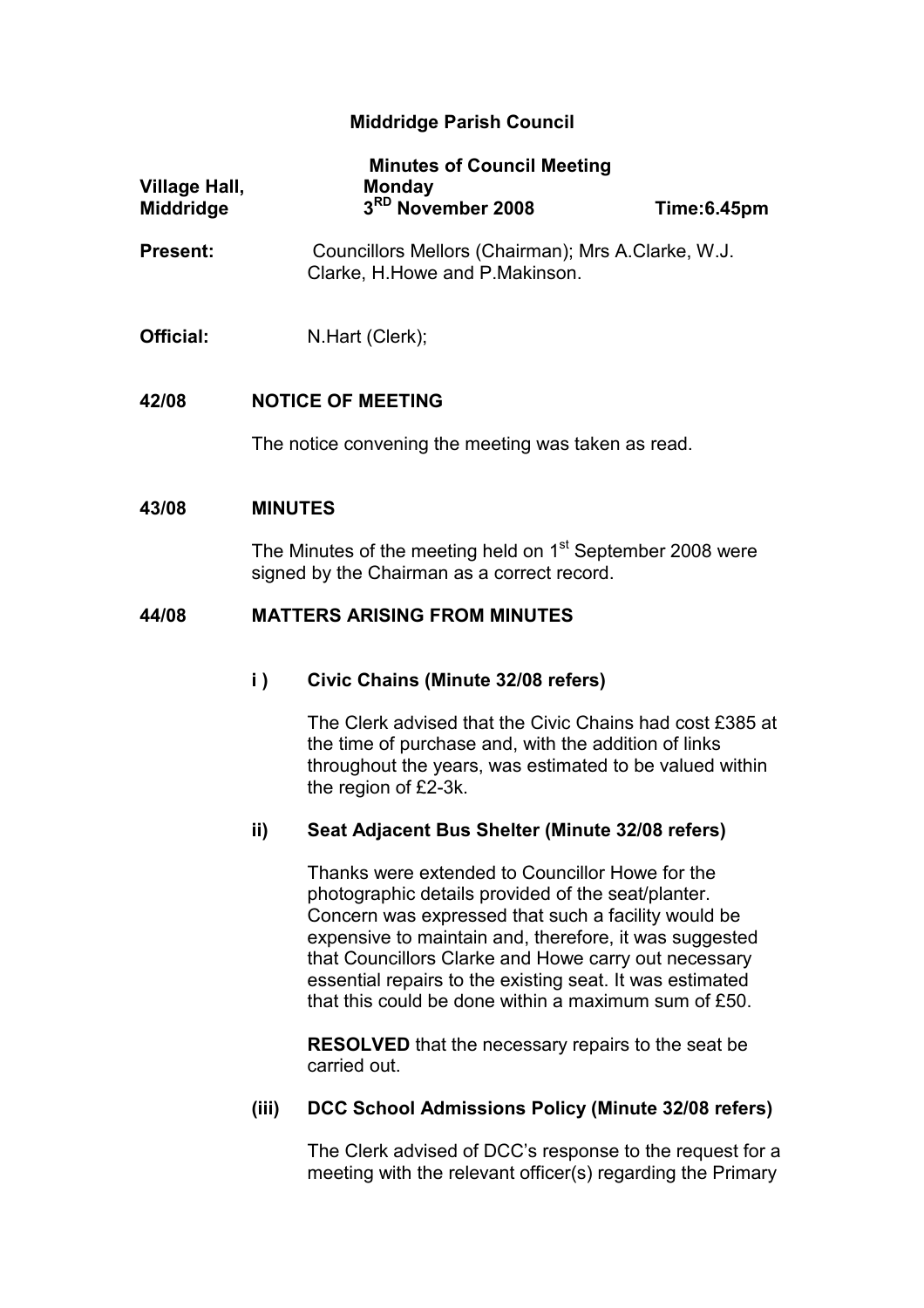Schools Admissions policy given the concerns highlighted by this Council following recent refusals to admit two pupils from Middridge Village to Byerley Park Primary School. Details were provided of the Admissions policy referred to in DCC's response.

Members maintained their concerns that action needed to be taken to address the real difficulty facing parents in the Village of securing access to Byerley Park; even if this meant the School increasing its Admission Number.

It was proposed that the Clerk write to the local M.P. to request a meeting to review the difficulties currently being faced; and that Councillor Mrs Clarke inform the relevant County Councillors of the Parish's concerns.

RESOLVED that the Clerk contact Phil Wilson M.P. to request a meeting to discuss concerns regarding the admission of children from Middridge Village to Byerley Park Primary School; and that Councillor Mrs Carke advise the relevant County Councillors of our concerns and proposed action.

## (iv) Construction of New Roundabout and Access Road, Middridge Road/Greenfield Way (Minute 37/08 refers)

It was requested that the Clerk enquire regards the outcome of Sedgefield Borough Council's consideration of the above planning application; and advise accordingly.

## (v) C35 Road-Traffic Safety Concerns (Minute 40/08 refers)

Councillor Mellors advised that it appeared that the local Police were not aware of the recent DCC traffic survey and he advised that he would speak to the local Constable to establish what the approach was of both the Police and DCC regards recent traffic surveys.

## 45/08 ACCOUNTS FOR PAYMENT

Members considered a schedule of Accounts for Payment; together with an additional invoice received from C.E.Walker for Grasscutting in October at a cost of £129.25.

 The Clerk also provided members with written instructions for the completion of the necessary bank account mandate revisions for completion and return by Councillors Howe and Makinson.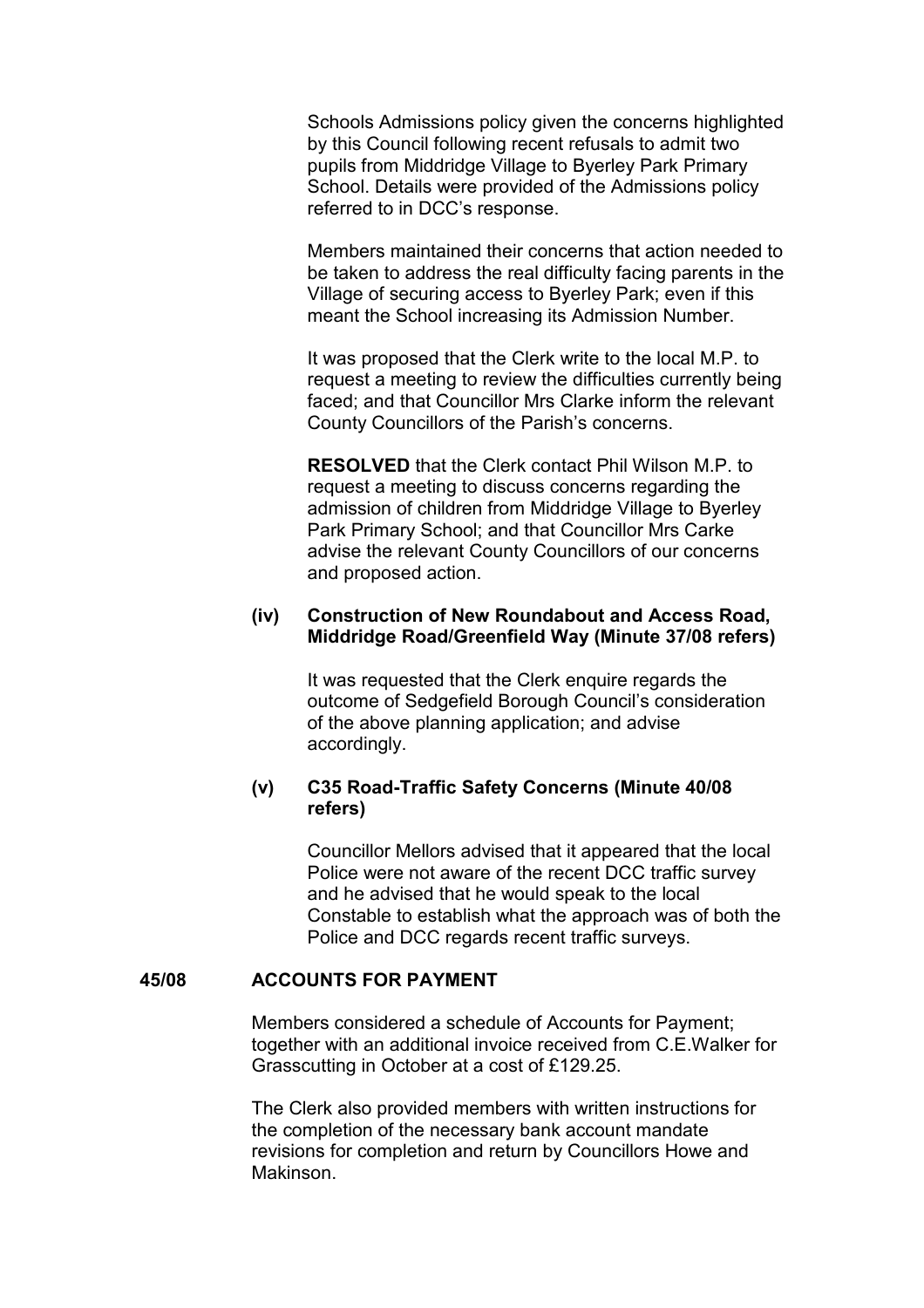RESOLVED that the following accounts be approved for payment:-

| <b>CE Walker</b>        | Grasscutting-Aug/Sep/Oct          | £646.25 |
|-------------------------|-----------------------------------|---------|
| <b>CE Walker</b>        | Grasscutting-Oct                  | £129.25 |
| <b>JWS Power Wash</b>   | <b>Bus Shelter Cleaning-Aug</b>   | £30.00  |
| <b>BDO Stoy Hayward</b> | <b>External Audit of Accounts</b> | £158.63 |
| Co Durham Training      | Chairmanship Training             | £27.00  |
| N.Hart                  | Salary                            | £183.33 |
| N.Hart                  | Postage                           | £1.80   |

## 46/08 EXTERNAL AUDIT OF ACCOUNTS 2007/2008-ANNUAL **RETURN**

The Parish Council was advised of correspondence received from BDO Stoy Hayward (External Auditors) confirming that their audit of the accounts for 2007/2008 was now complete; and that no matters had been found as requiring further attention. A copy of the Annual Return was presented to the meeting for confirmation.

RESOLVED that the Annual Return of the audit of accounts for 2007/2008, be confirmed.

# 47/08 GROUNDS MAINTENANCE & GENERAL REPAIRS

i) Parish Paths Partnership-Proposed Further Work to Footpath No.2 at 6 Houses, Middridge

Further to the estimate received from the Council's contractor regarding the necessary works and cost to undertake essential works to remove soil, sticks and stone from the above footpath, it was proposed that an appropriate claim be submitted to DCC.

RESOLVED that an application for Parish Paths grant approval for undertaking the above works, be submitted to Durham County Council.

### 48/08 EXCLUSION OF THE PRESS AND PUBLIC

RESOLVED that the press and public be excluded from the meeting for the following item of business on the grounds that it involved the likely disclosure of exempt information as defined in Paragraph of Part 1 of Schedule 12A of the Local Government Act 1985.

## 49/08 GROUNDS MAINTENANCE CONTRACT 2009/2010

Consideration was given to the invitation for contractors to submit quotations for the Parish Council's Grounds Maintenance Contract for 2009/10.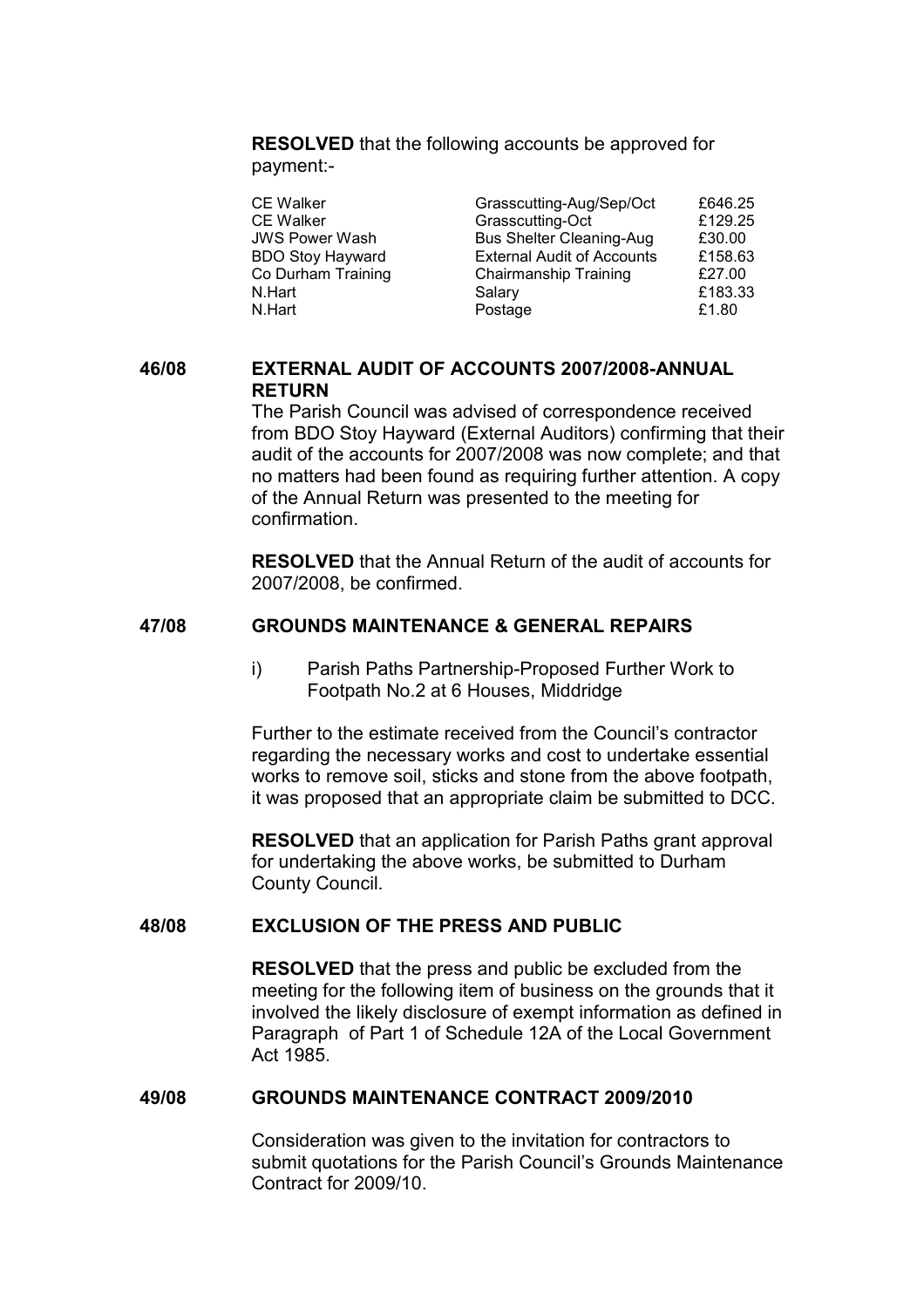RESOLVED that quotations be invited from the following contractors as per the existing contract specification; and submitted quotations be considered at the next meeting:-

-C.E.W.  $-H$ .

### 50/08 DURHAM COUNTY COUNCIL NATIONAL TREE WEEK 2008

Consideration was given to participation in National Tree Week, which ran from 26<sup>th</sup> November to 7<sup>th</sup> December 2008.

It was proposed that an appropriate application be submitted to DCC for grant funding in respect of a Mountain Ash or Willow tree to be sited adjacent the Village sign; and that an estimate be obtained from Lyndhurst Nurseries.

RESOLVED that an application to take part in the National Tree Week be submitted to DCC as outlined.

### 51/08 CHILDRENS' PLAY AREA

Consideration was given to the Clerk's monthly inspection report regarding the condition of the play area and equipment.

 It was noted that the tree branch caught up in the large Ash tree, had now been removed by Hamsterley Tree Surgeons.

RESOLVED that the report be noted.

## 52/08 FREEDOM OF INFORMATION PUBLICATIONS SCHEME

Consideration was given to the requirements of this Council to have in place a Publications Scheme by the 31<sup>st</sup> December 2008, as required under the terms of the Freedom of Information Act.

 Details were provided of the Model Scheme advocated for use by the Information Commissioner and it was proposed that this be adopted without modification.

 Members also referred to the desire to have in place a suitable website for the Parish Council and it was suggested that the Clerk make contact with Sedgefield Borough Council to ascertain whether any suitable community website was available for use by the Parish Council. The Middridge Residents Association also similarly wished to have a website; and the matter would be discussed at their next meeting.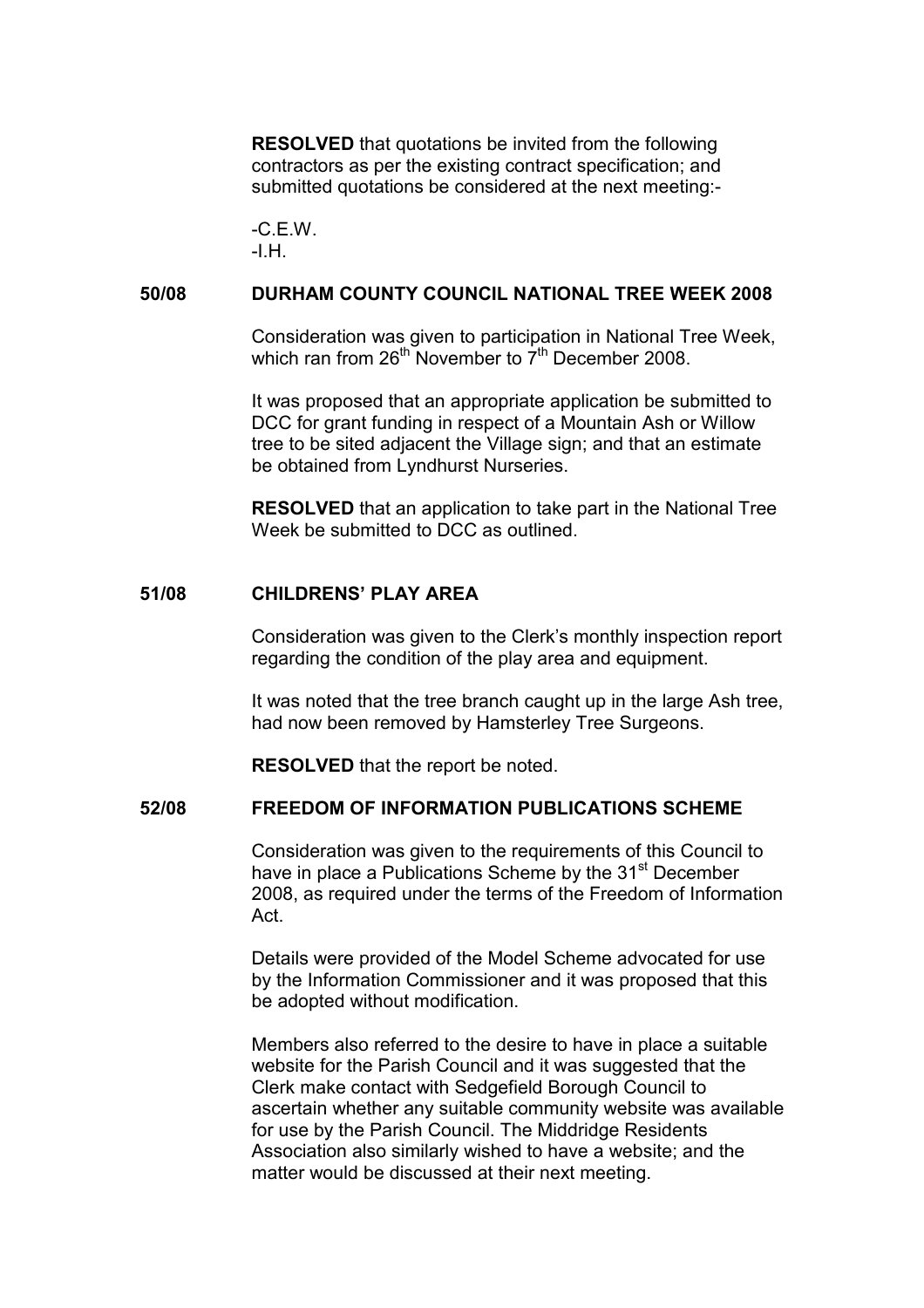## RESOLVED that:-

- 1. The Parish Council adopt the Model Publication Scheme in accordance with the Freedom of Information Act .
- 2. The Clerk enquire with Sedgefield Borough Council regards the availability of any appropriate website for use by the Parish Council in the future.

## 53/08 GENERAL CORRESPONDENCE

The following correspondence was noted:-

-(i) NHS Constitution;

-(ii) Darlington Borough Council-LDF Core Strategy-Community and Stakeholder Consultation;

-(iii) DCLG Making and Enforcement of Byelaws-Consultation;

-(iv) DCC-Area Action Partnerships-Results of Public Consultation;

-(v) Co Durham & Darlington NHS Foundation Trust-Seizing the Future-Consultation.

RESOLVED that the information be noted.

### 54/08 APPLICATION FOR FINANCIAL ASSISTANCE

Consideration was given to an application for financial assistance towards the Sedgefield Awards for Sensational Youth.

RESOLVED that the application be noted.

### 55/08 PLANNING APPLICATION

(i) Erection of Dwelling, Land Adjacent 38 Southside, **Middridge** 

Consideration was given to the above planning application received by Sedgefield Borough Council.

 Members outlined their concerns on the grounds that the development was inappropriate due to it impeding access to the adjacent property; had the effect of reducing their parking